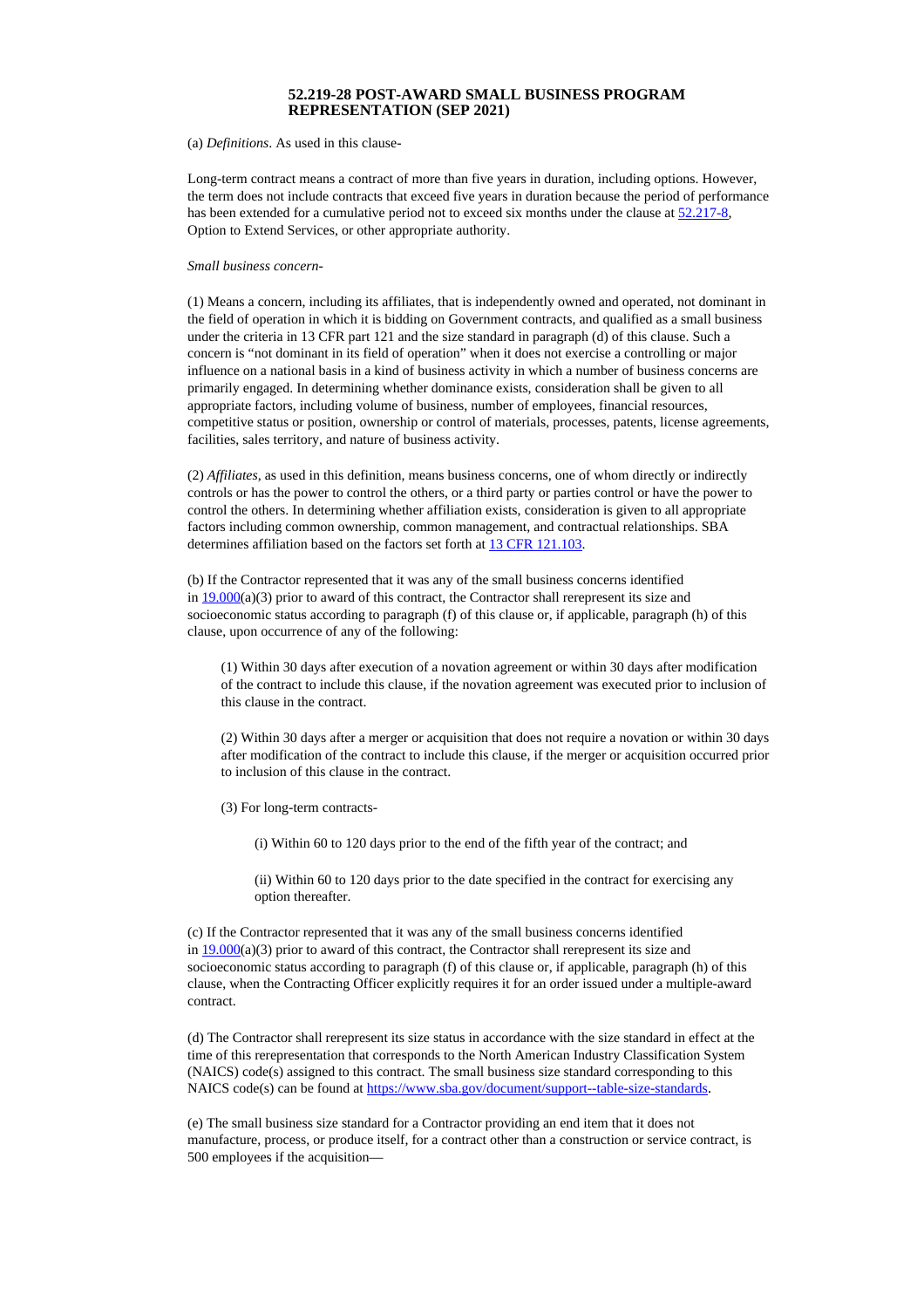(1) Was set aside for small business and has a value above the simplified acquisition threshold;

(2) Used the HUBZone price evaluation preference regardless of dollar value, unless the Contractor waived the price evaluation preference; or

(3) Was an 8(a), HUBZone, service-disabled veteran-owned, economically disadvantaged women-owned, or women-owned small business set-aside or sole-source award regardless of dollar value.

(f) Except as provided in paragraph (h) of this clause, the Contractor shall make the representation(s) required by paragraph (b) and (c) of this clause by validating or updating all its representations in the Representations and Certifications section of the System for Award Management (SAM) and its other data in SAM, as necessary, to ensure that they reflect the Contractor's current status. The Contractor shall notify the contracting office in writing within the timeframes specified in paragraph (b) of this clause, or with its offer for an order (see paragraph (c) of this clause), that the data have been validated or updated, and provide the date of the validation or update.

(g) If the Contractor represented that it was other than a small business concern prior to award of this contract, the Contractor may, but is not required to, take the actions required by paragraphs (f) or (h) of this clause

(h) If the Contractor does not have representations and certifications in SAM, or does not have a representation in SAM for the NAICS code applicable to this contract, the Contractor is required to complete the following rerepresentation and submit it to the contracting office, along with the contract number and the date on which the rerepresentation was completed:

(1) The Contractor represents that it # is, # is not a small business concern under NAICS Code \_\_\_\_\_ assigned to contract number \_\_\_\_\_.

(2) [Complete only if the Contractor represented itself as a small business concern in paragraph  $(h)(1)$  of this clause.] The Contractor represents that it # is, # is not, a small disadvantaged business concern as defined in 13 CFR 124.1002.

(3) [Complete only if the Contractor represented itself as a small business concern in paragraph  $(h)(1)$  of this clause.] The Contractor represents that it # is, # is not a women-owned small business concern.

(4) Women-owned small business (WOSB) concern eligible under the WOSB Program. [Complete only if the Contractor represented itself as a women-owned small business concern in paragraph (h)(3) of this clause.] The Contractor represents that-

(i) It # is, # is not a WOSB concern eligible under the WOSB Program, has provided all the required documents to the WOSB Repository, and no change in circumstances or adverse decisions have been issued that affects its eligibility; and

(ii) It  $\#$  is,  $\#$  is not a joint venture that complies with the requirements of 13 CFR part 127, and the representation in paragraph  $(h)(4)(i)$  of this clause is accurate for each WOSB concern eligible under the WOSB Program participating in the joint venture. [The Contractor shall enter the name or names of the WOSB concern eligible under the WOSB Program and other small businesses that are participating in the joint venture: \_\_\_\_\_.] Each WOSB concern eligible under the WOSB Program participating in the joint venture shall submit a separate signed copy of the WOSB representation.

(5) Economically disadvantaged women-owned small business (EDWOSB) concern.[*Complete only if the Contractor represented itself as a women-owned small business concern eligible under the WOSB Program in (h)(4) of this clause.* ] The Contractor represents that—

(i) It # is, # is not an EDWOSB concern eligible under the WOSB Program, has provided all the required documents to the WOSB Repository, and no change in circumstances or adverse decisions have been issued that affects its eligibility; and

(ii) It # is, # is not a joint venture that complies with the requirements of 13 CFR part 127,